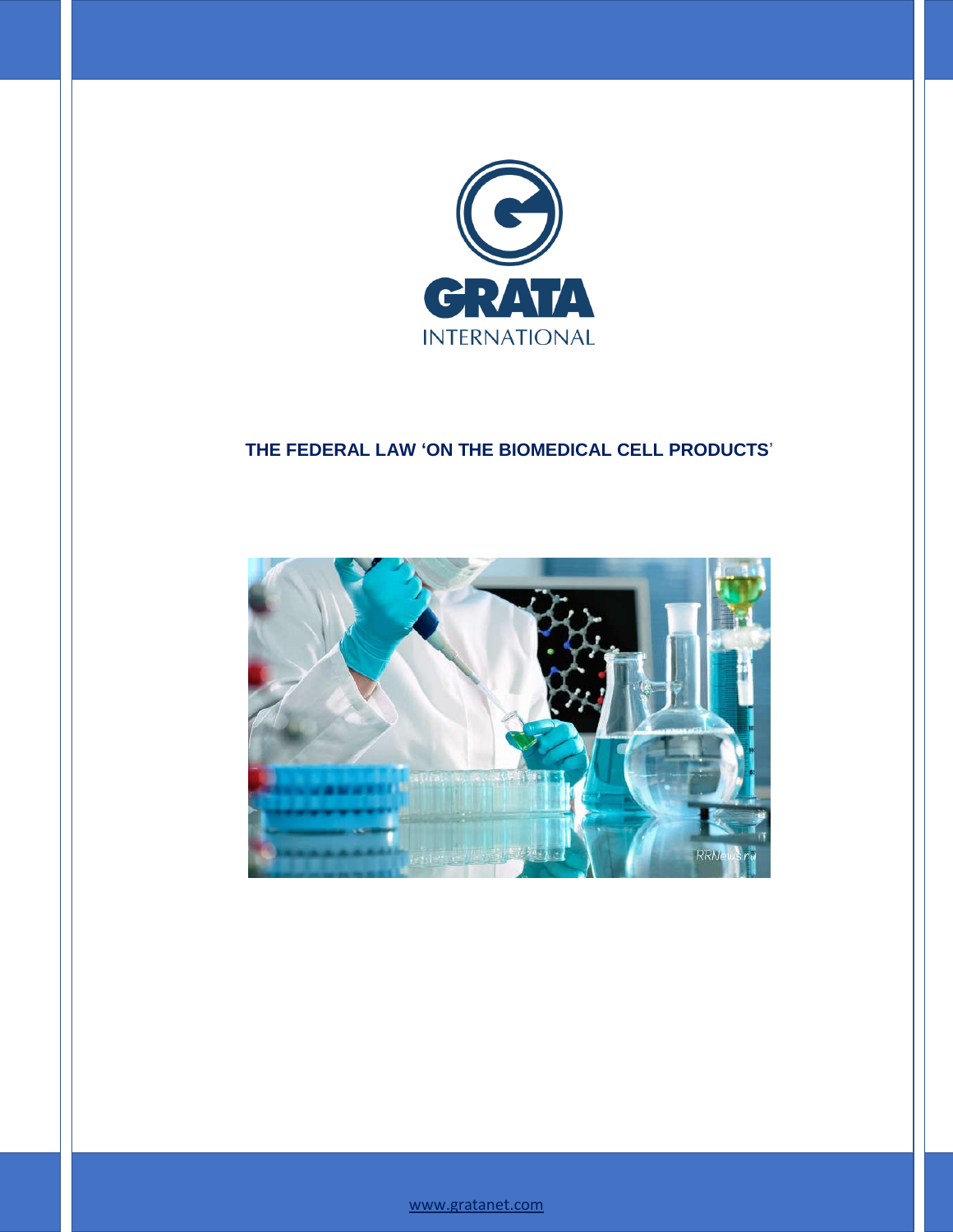The Federal Law No. 180-FZ dated 23 June 2016 'On Biomedical Cell Products' (the 'Law') is aimed at developing the sector of biomedical technologies in Russia.

The Law has been developed with a view of the best international practices and regulates relations in connection with the development, pre-clinical trials, expertise, state registration, clinical trials, production, sale, storage, transportation, use, destruction, import in and export from the Russian Federation of biomedical cell products for the prevention, diagnosing and treatment of diseases (states), pregnancy maintenance and medical rehabilitation of a patient, as well as in connection with the donation of biological material for the production of biomedical cell products.

**A biomedical cell product** is defined by the Law as a complex consisting of cell line(s) and additives of cell line(s) and additives in combination with the registered medicines for medical use ('medicines') and/or medical products.

The Law provides for the following types of biomedical cell products: autologous, allogeneic and combined.

For the first time such concepts as 'cell line', 'cells differentiation', 'donor of biological material', 'safety of biomedical cell product', and 'efficiency of biomedical cell product' are defined at the legislative level.

The Law establishes, in particular, the following fundamental principles of the activity in the area of biomedical cell products:

- a voluntary and gratuitous nature of biological material donation;
- the inadmissibility of the sale-and-purchase of biological material;
- the inadmissibility of creating a human embryo for the production of biomedical cell products;
- the inadmissibility of using biological material obtained by suspension or interruption of the development of a human embryo or fetus for the development, production and use of biomedical cell products.

#### **1. State Registration of Biomedical Cell Products**

Under the Law, the following biomedical cellular products shall be subject for the state registration and on condition of such registration may be produced, sold, used, stored, transported, imported in and exported from the Russian Federation:

- all biomedical cellular products being put into circulation in the Russian Federation for  $\equiv$ the first time;
- earlier registered biomedical cell products, in case of changing the type of the biomedical cell product, its qualitative and/or quantitative composition (except for the composition of additives), biological and other parameters of cell line(s).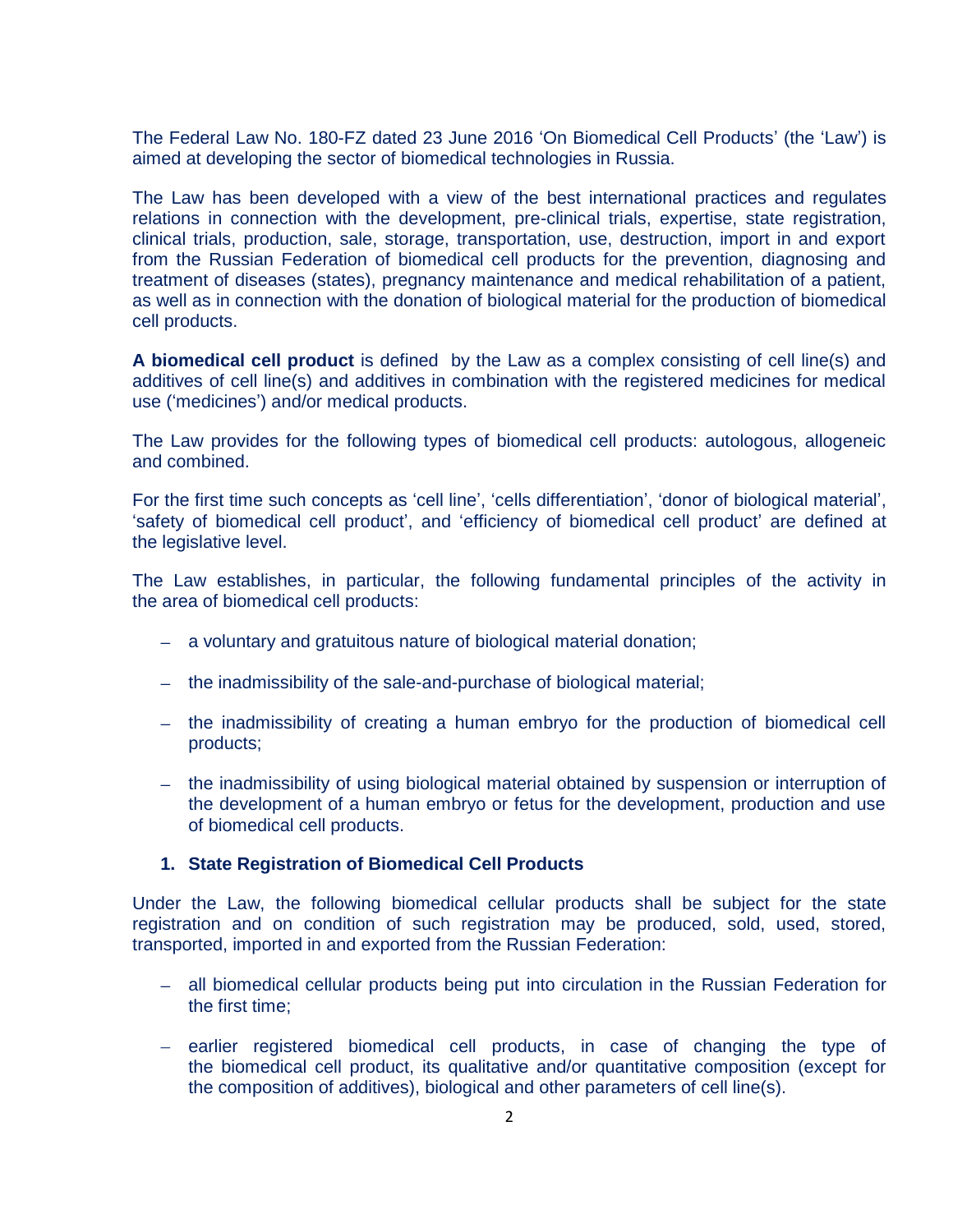An applicant for state registration of a biomedical cell product can be an organisation that has the rights to the results of pre-clinical trials, clinical trials and/or on the technology of production of the relevant product, or another legal entity so authorised.

The form and procedure for filing an application and documents that comprise the registration file of a biomedical cell product must be approved by the competent federal executive authority.

The competent authority shall carry out the state registration of a biomedical cell product within a period not exceeding 150 business days after the receipt of the registration application with the necessary documents.

The term for the registration may be extended up to 250 business days if the competent authority takes a decision on biomedical re-examination and/or the ethical review of the biomedical cell product.

The state registration of a biomedical cell product is performed upon the results of:

- 1) biomedical examination of the biomedical cell product performed by the federal state budget institution reporting to the competent authority, and includes the following stages:
	- the first stage involves quality examination of the biomedical cell product as well as examination of the documents for obtaining a permit to conduct clinical trials, except for the product that underwent international multi-centre clinical trials some of which were carried out in Russia;
	- at the second stage, upon the results of clinical trials of the biomedical cell product, the examination of efficiency of the product and expertise of the ration of expected benefits to the possible risk of its use is conducted;
- 2) ethical review of the clinical trials possibility conducted by the Council on Ethics established according to the procedure established by the competent authority;
- 3) clinical trials conducted on the basis of a permit issued by the competent authority, subject to the opinion of the Experts Commission of the expert institution on confirmation of the biomedical cell product quality and possibility of its clinical trials and opinion of the Council on Ethics on the same. The period of clinical trials is not taken into account in determining the term of the state registration of a biomedical cell product.

The competent authority may refuse the state registration of a biomedical cell product if the Experts Commission has concluded that the efficiency of the relevant product is not confirmed by the findings received or the risk of harm to human health inflicted by the use of this product exceeds the efficiency of its application.

The Law contains provisions on 'data exclusivity' that are similar to those contained in the Federal Law ''On Medicines Circulation': information on the results of pre-clinical trials and clinical trials of biomedical cell products provided by the applicant for state registration of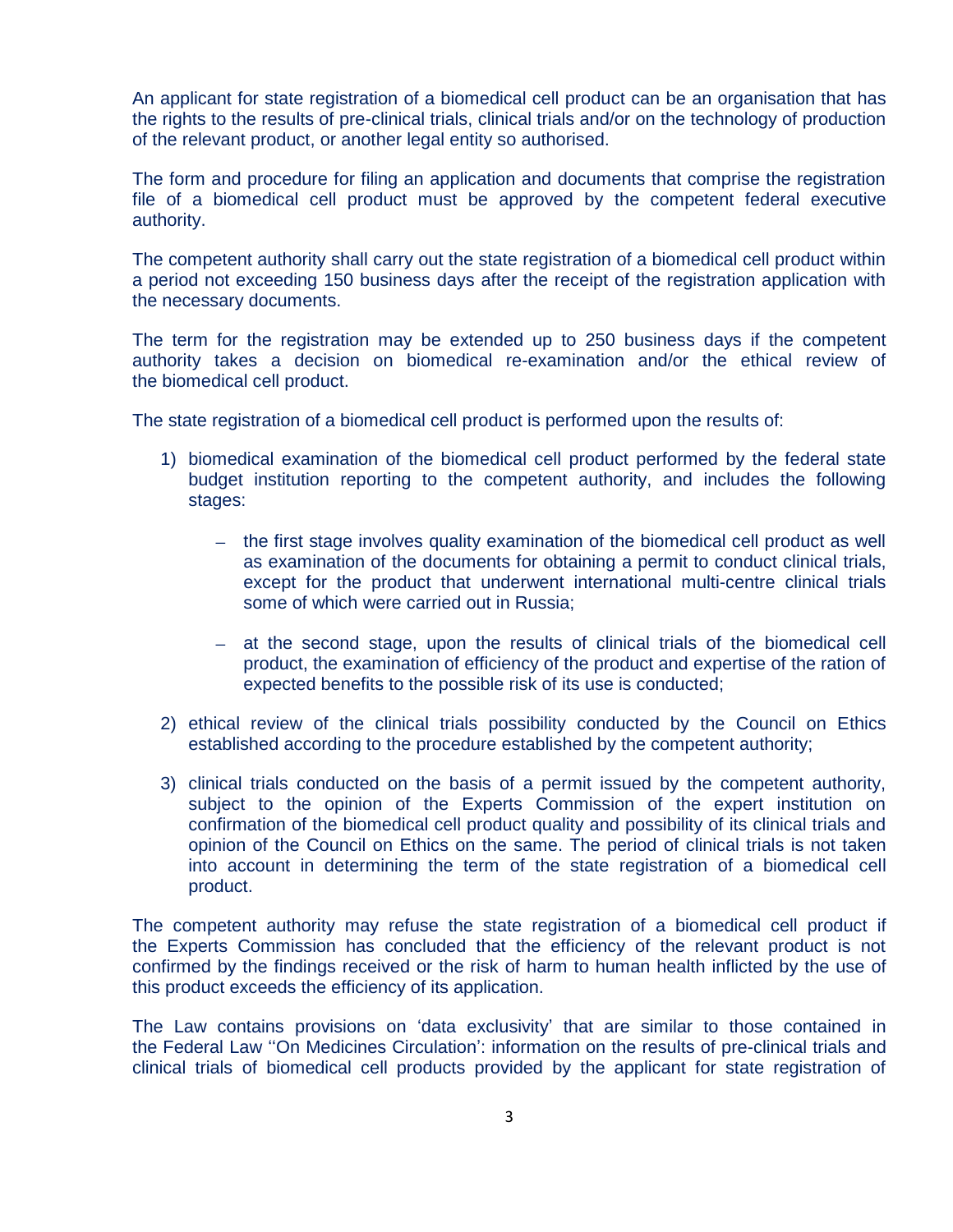the product cannot be used for commercial purposes without the applicant's consent during 6 years from the date of state registration of the biomedical cell product in Russia.

Certificate of the registration of a biomedical cell product if the product is registered in Russia for the first time shall be issued for term of 5 years. Upon expiry of this term, the validity of the registration certificate is extended every 5 years, subject to confirmation of the state registration of the relevant biomedical cell product.

The state registration shall be confirmed upon application of the registration certificate holder based on the results of:

- examination of the ratio of expected benefits to the possible risk of application of the biomedical cell product based on the safety monitoring data on such a product conducted by the registration certificate holder and the Federal Service for Supervision in the Area of Health Care (Roszdravnadzor), and
- examination of the quality of the biomedical cell product conducted in case of changes in the regulatory documents for this product.

An examination of the quality of a biomedical cell product and/or examination of the efficiency thereof and/or examination of the ration of expected benefits to the possible risk of the product use shall be conducted in the event changes to the documents contained in the registration file on the registered biomedical cell product are introduced in respect of:

- 1) certain information specified in the instructions for the product use;
- 2) place of the product manufacturing;
- 3) indicators of quality and/or product quality control methods specified in the regulatory documentation;
- 4) product shelf life.

### 2. **Clinical Trials**

Clinical trials of a biomedical cell product can be arranged by an organization holding the rights to the results of pre-clinical trials, clinical trials of the relevant product and/or to the production technology of the product, or a legal entity authorised by the latter, or an educational institution of higher or advanced education, or a research organization.

Clinical trials shall be conducted in one or more medical institutions accredited by the competent authority according to the procedure established by the Government of the Russian Federation, under an agreement for clinical trials of a biomedical cell product signed between an organisation authorised to conduct such a trial and the relevant medical institution.

One of the material conditions of an agreement for clinical trials shall be the total cost of clinical trials with the indication of the amount to be paid to researchers and co-investigator.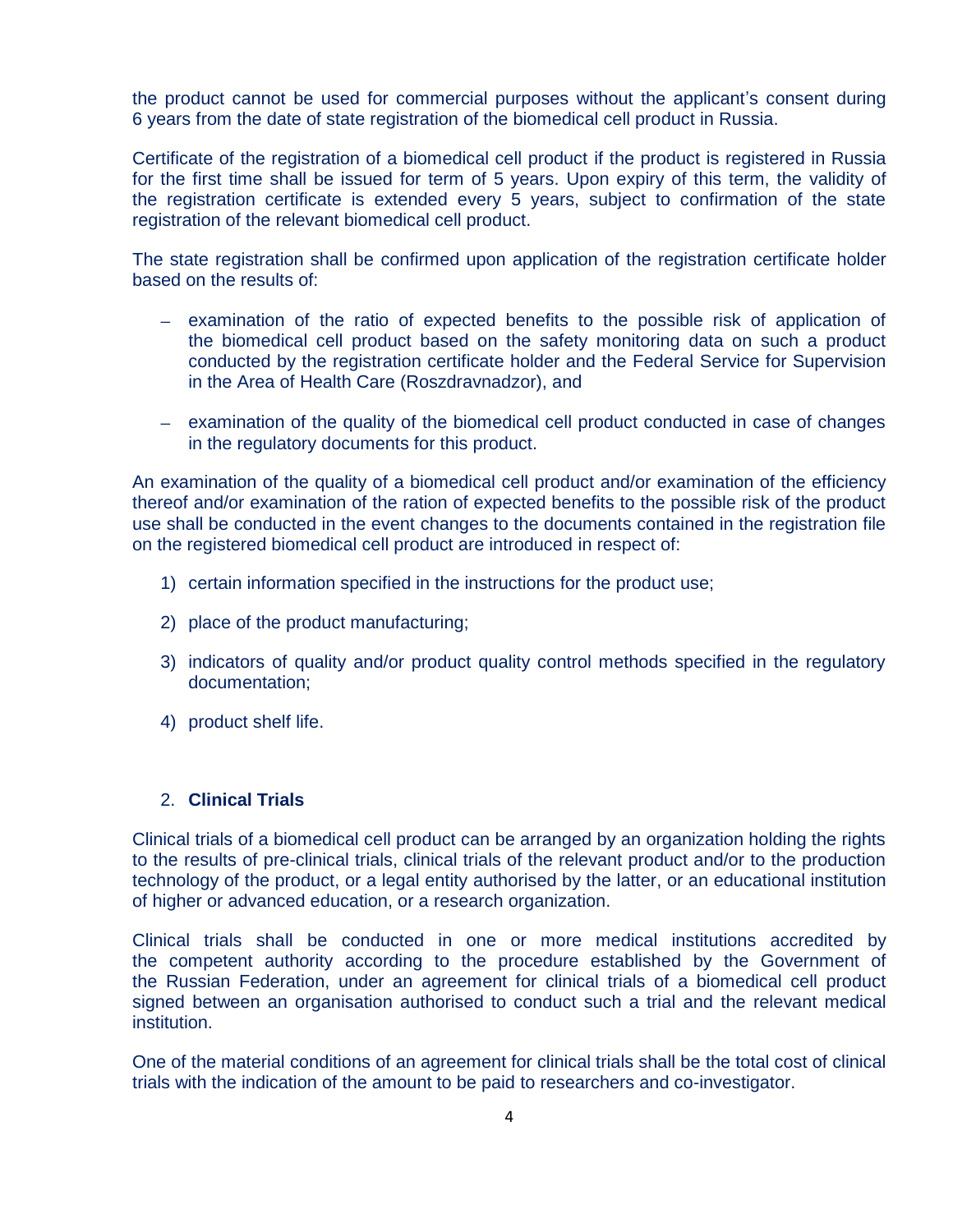The Law provides for an important rule that in Russia in accordance with its international treaties, and in the absence thereof - on the basis of the principle of reciprocity, the results of clinical trials of biomedical cell products held outside the country shall be recognised and accepted.

A report on the results of clinical trials of a biomedical cell product shall be prepared by the organization engaged in the arrangement of the clinical trial and submitted to the competent authority that issued the permit for the trials, within 3 months from the date of completion, suspension or termination of the trials.

The international multi-centre clinical trials of a biomedical cell product in Russia or postregistration clinical trials shall be conducted on the basis of a separate permit to conduct a clinical trials issued by the competent authority following the results of examination of the product quality, examination of documents for obtaining such a permit and ethical review.

Patients can participate in the clinical trials of a biomedical cell product on a voluntary basis subject to signing thereby or their legal representatives of the patient information leaflet.

Children can participate in the clinical trials as patients only subject to the voluntary consent of their parents given in writing, if such trials are required to treat the disease of the relevant child as established by a decision of the medical council.

The Law provides for the categories of persons who may not be engaged in clinical trials of a biomedical cell product, including orphans and children left without parental care, women during pregnancy, childbirth, and breast-feeding (with certain exceptions), military personnel (with certain exceptions), law enforcement personnel, persons confined, as well as persons remained in custody in the pre-trial detention facilities.

A prerequisite for the patients' participation in clinical trials of a biomedical cell product is conclusion by an organization that received a permit to arrange the clinical trials of the compulsory insurance contract for insurance of the risk of harm to life, health of the patient as a result of the clinical trials.

The insurance contract shall be entered into for a period covering the duration of the clinical trials of a biomedical cell product and not less than one year after the trials' completion.

The amount of the insurance coverage under the insurance contract as the general rule shall be 2 million roubles.

#### **3. Obtaining of Biological Material**

Biological material (including biological fluids, tissues, cells) can be obtained from a donor for the production of biomedical cell products, including for the pre-clinical trials and/or clinical trials. The biological material donors shall undergo the medical examinations in order to identify contraindications, which shall be conducted in properly licensed organizations on the basis of an agreement between that organization and the manufacturer of the biomedical cell products at the expense of the latter.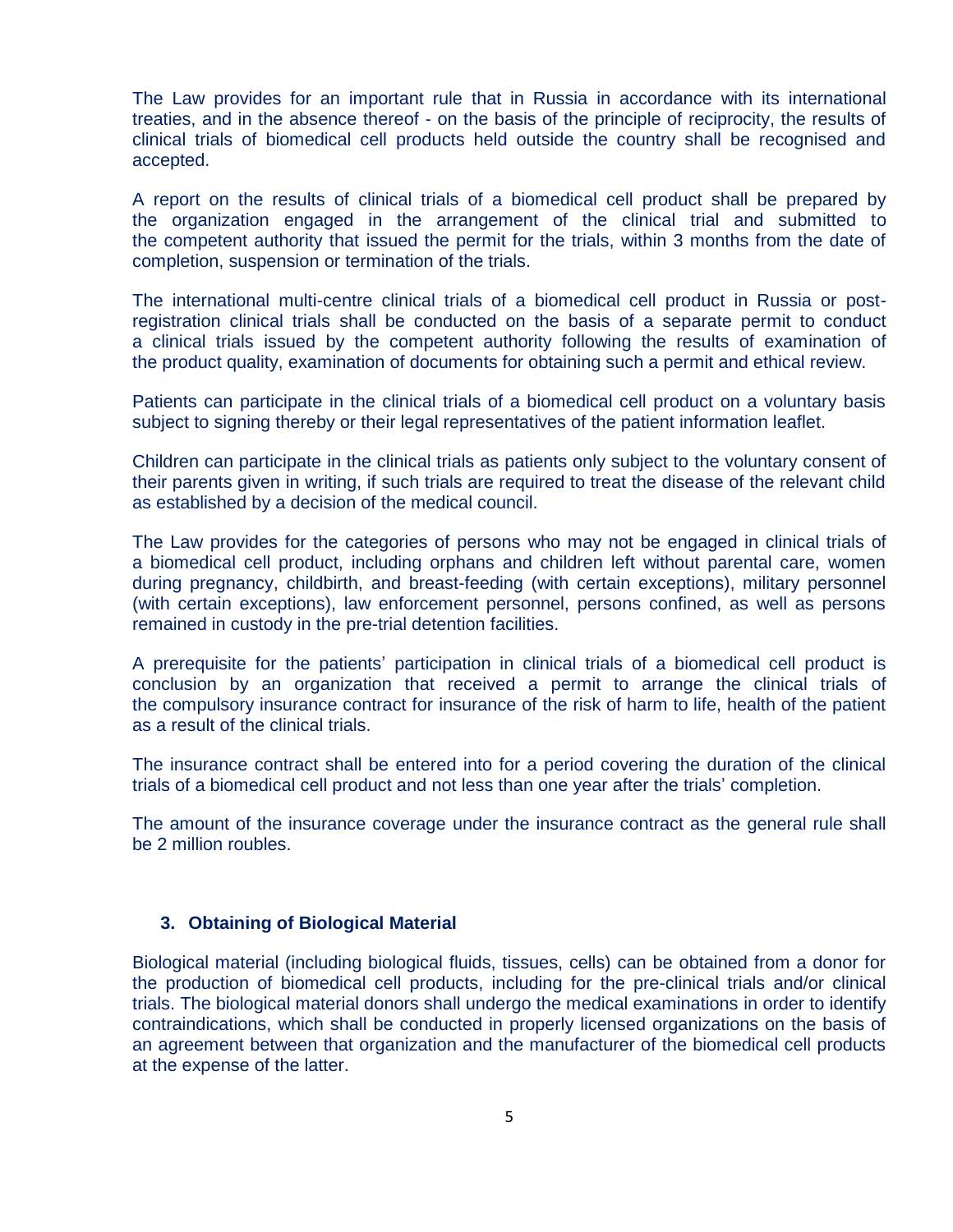Obtaining of biological material for the production of biomedical cell products in case of an intravital donation is permitted subject to the informed consent in writing of the donor or his/her legal representative, which is entered into the medical records of the donor.

The rules for obtaining biological material for the production of biomedical cell products and transfer thereof to the manufacturer shall be established by the competent authority.

The Law provides for the following cases when obtaining of biological material from deceased (in case of postmortem donation) is not permitted:

- 1) if during the life, an adult capable person or minor declared fully capable in a statutory procedure, which passed a medical examination (hereinafter - the 'legally capable person'), expressed orally in the presence of witnesses his/her disagreement to the post-mortem donation of biological material and the relevant data was entered into the medical records of the respective person in the specified manner;
- 2) from a deceased minor, except for those declared fully legallycapable, or from a person recognised incapable in the statutory procedure;
- 3) if there is neither a consent of a legallycapable person expressed during the life to postmortem donation of biological material for the production of biomedical cell products nor a consent granted by the spouse or one of his/her close relatives.

## **4. Production and Sale of Biomedical Cell Products**

The Law provides for the duty of the manufacturer to approve the regulations of the production of biomedical cell products, which includes:

- 1) a list of cell lines, medicines, medical products and additives used indicating the quantity of each;
- 2) information on the equipment used, description of the process and control methods at all stages of the production of a biomedical cell product.

Production of a biomedical cell product shall be in accordance with the requirements of the regulations and rules of good practice for dealing with biomedical cell products, which must be approved by the competent authority.

Production of counterfeit biomedical cell products (i.e., intentionally accompanied by false information about their composition and/or the manufacturer), as well as in violation of the rules of good practice for dealing with biomedical cell products shall be prohibited.

The Law establishes the restrictions on the sale of biomedical cell products: such products may be sold by manufacturers only to:

- other manufacturers of biomedical cell products;
- scientific organizations, educational institutions for researches;
- organizations engaged in medical activities.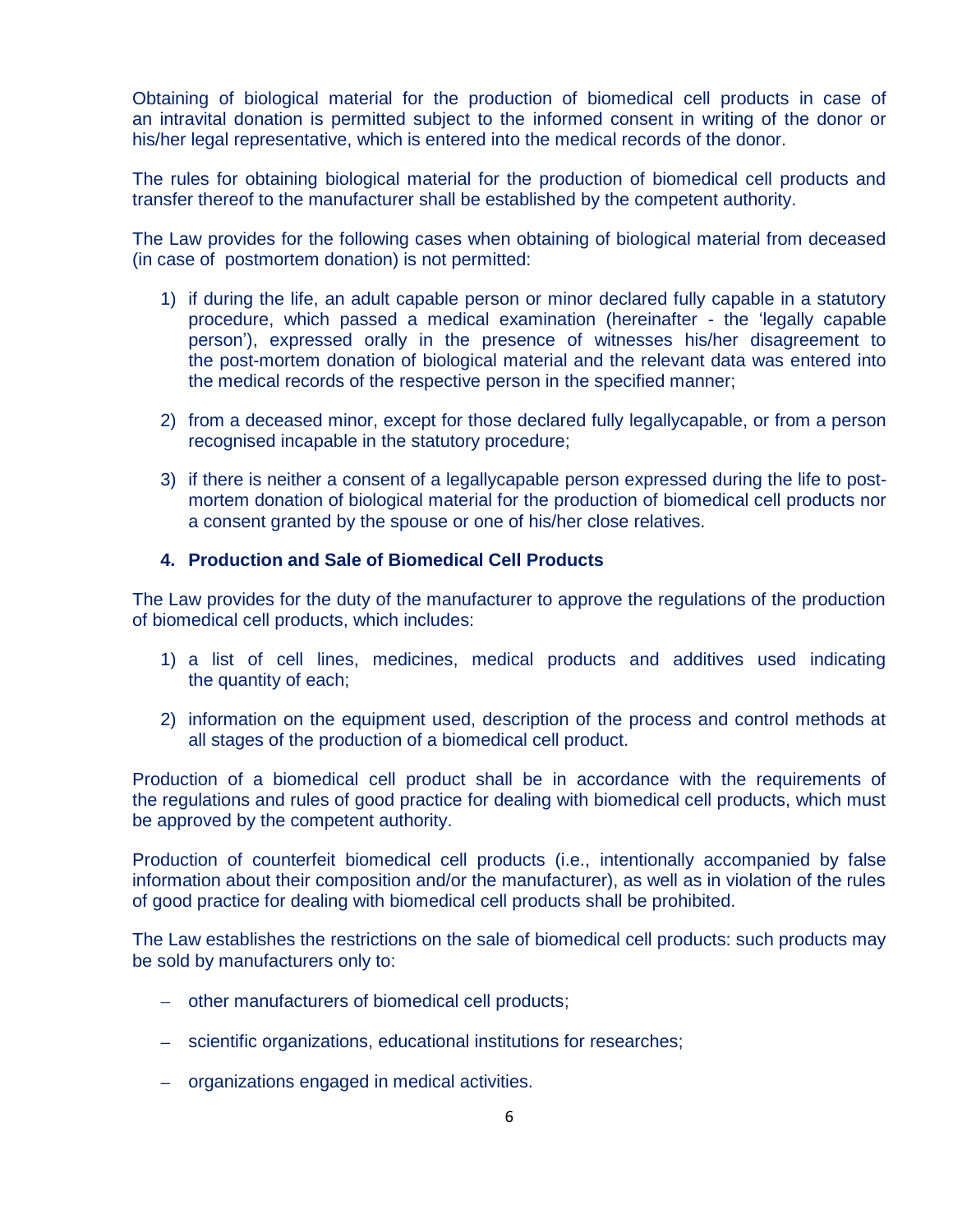The sale terms for biomedical cell products must be approved by the Government of the Russian Federation.

The primary and secondary packaging of autologous and combined biomedical cell products shall be labelled using the RFID techniques with respect to belonging of the biomedical cell product to a particular patient, according to the procedure prescribed by the competent authority.

Pursuant to the Law, the competent authority shall approve as well:

- a list of information to be indicated on the primary and secondary packaging of cell biomedical products and shipping containers of the product;
- the rules for transportation of biological material, cells to prepare cell lines, cell lines designed for the production of biomedical cell products, and biomedical cell products;
- $-$  the requirements for the organization and operation of biobanks as well as the rules for storage of biological material for cell lines preparation, cell lines intended for the production of biomedical cell products.

The Law provides for the obligation to destruct biological material, cells for the preparation of cell lines, cell lines intended for the production of biomedical cell products, and biomedical cell products which were unclaimed.

Falsified or poor-quality biomedical products shall be withdrawn from circulation under a decision of Roszdravnadzor; subsequent destruction of such products shall be based on the decision of the owner of the biomedical cell product and/or decision of Roszdravnadzor, or a court.

Counterfeit biomedical cell products shall be also withdrawn from circulation and destructed, but only upon a court's decision.

The procedure for destruction of falsified, poor-quality and counterfeit biomedical cell products shall be established by the Government of the Russian Federation.

## **5. Import and Export of Biomedical Cell Products**

Biomedical cell products can be imported in Russia provided that:

- they are included in the State Register of biomedical cell products;
- their quality was certified by the manufacturer certificate that confirms the imported products compliance with regulatory documents for each relevant product.

The Law establishes a closed list of legal entities that may import biomedical cell products into Russia ('importers'):

1) the product manufacturer for the purposes of own production;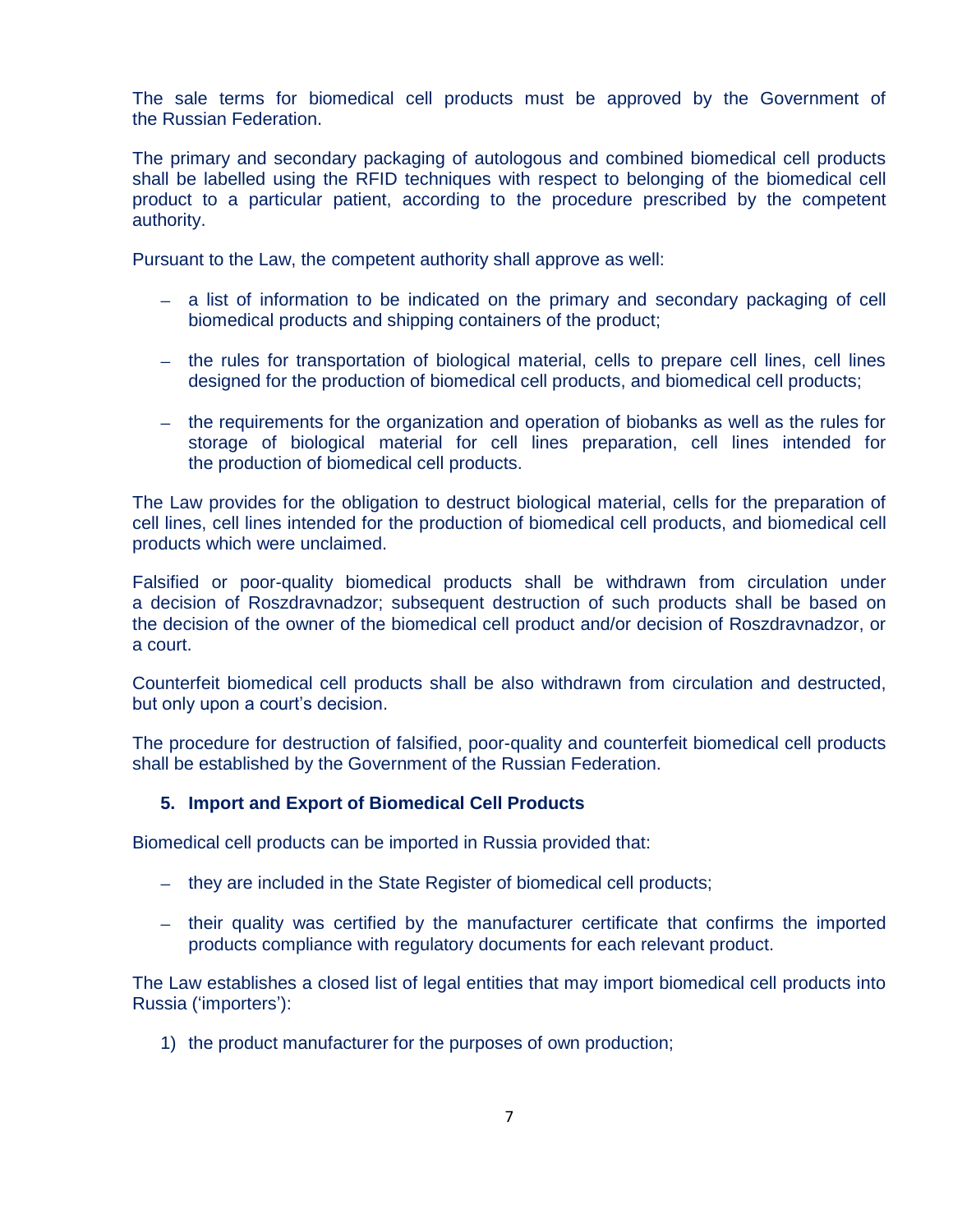- 2) the organization that has the right to the results of pre-clinical trials, clinical trials of the biomedical cell product and/or on the production technology thereof, or authorised legal entity for the state registration of the product;
- 3) organizations of higher and/or additional education engaged in the arrangement of preclinical trials and/or clinical trials of biomedical cell products or conducting such trials, as well as other organizations involved in the arrangement of pre-clinical trials and/or clinical trials or hosting such trials;
- 4) medical organization and those referred to in paragraphs 1 3 above for provision of the life-saving medical care to a particular patient subject to the relevant permit of the competent authority.

A particular batch of unregistered biomedical cell products intended for the state registration (including for biomedical examination, pre-clinical trials and clinical trials) or for provision of the life-saving medical care to a particular patient shall be allowed for importation subject to the permit of the competent authority issued upon the importer's application.

Falsified, poor-quality and counterfeit biomedical cell products are prohibited for importation into Russia.

The procedure for importation of biomedical cell products into Russia shall be established by the Government of the Russian Federation in accordance with international treaties of the Russian Federation and regulatory acts of the Eurasian Economic Union (EAEU), and/or Russian legislation on customs affairs.

## **6. Application (Use) of Biomedical Cell Products**

According to the Law, the self-maintained use of biomedical cell products by patients shall not be allowed.

Medical care with the use of biomedical cell products can be only provided by medical professionals who completed a special advanced training program.

Roszdravnadzor may decide to suspend the use of a biomedical cell product, in particular, if it receives information about side effects not listed in on the instruction for use of the product, serious and unexpected adverse reactions, features of the product interaction with medicines, medical products, food and other biomedical cell products that may pose a threat to human life or health, as well as about inconsistency of data on the efficiency and safety of the biomedical cell product contained in the instructions for use.

The Law establishes the obligation of a manufacturer of a biomedical cell product to compensate for the harm caused to the life or health of citizens as the result of application of the relevant product, if one of the following circumstances is proved:

1) the biomedical cell product has been applied for its intended purpose in accordance with the instructions for use, however, the product is of poor quality, which caused harm to the life or health of citizens;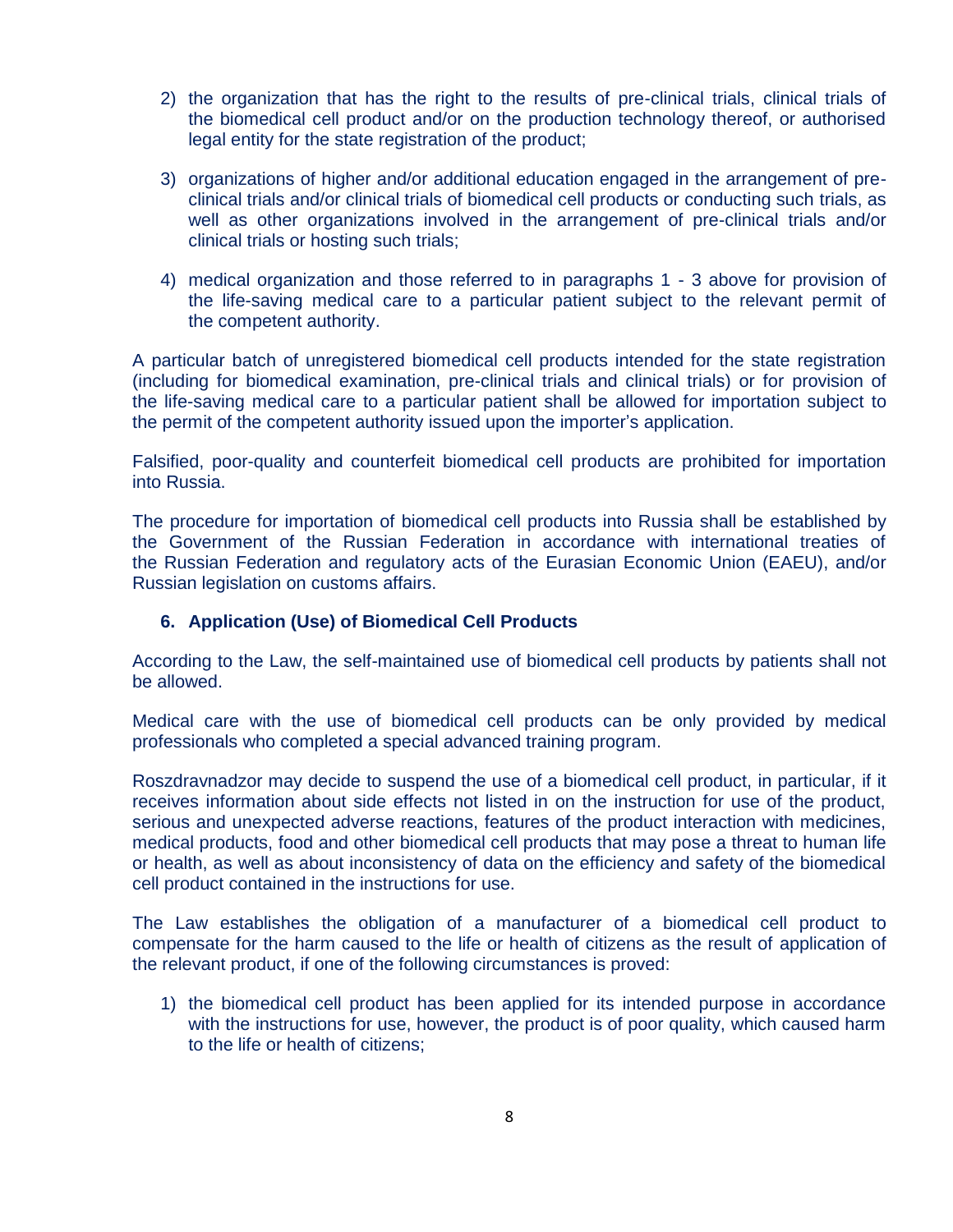2) the harm to life or health of citizens has resulted from false information contained in the instructions for use of the product.

The organization where the biomedical cell product is used shall compensate for the harm caused to the life or health of citizens due to the use of such a product, if it is proved that the harm to the life or health of citizens was resulted from the use of this product in violation of the instructions for use.

## **7. Safety Monitoring and State Control in the Area of Circulation of Biomedical Cell Products**

The Law provides for the duties of holders of registration certificates for biomedical cell products, legal entities obtained the permits to conduct clinical trials of biomedical cell products, or other legal entities authorised thereby:

- to provide for reception, accounting of, processing, analysis and storage of statement from entities handling biomedical cell products and state authorities reports on side effects, adverse reactions, serious and unexpected adverse reactions in the application of the biomedical cell products, specifics of their interaction with medicines, medical products, food and other biomedical cell products, idiosyncrasy, as well as on other facts and circumstances that pose a threat to human life or health or affecting the change in the ration of expected benefits to possible risk of the application of biomedical cell products;
- $-$  in case of reveal of the relevant information, to take measures on elimination the negative effects of such biomedical cell products, prevention of harm to human life or health, protection of patients from the use of such biomedical cell products, additional collection of data on the efficiency and safety of the relevant biomedical cell products.

In case of violation of these duties, Roszdravnadzor may decide to suspend the use of the relevant biomedical cell product.

State control in the area of biomedical cell products circulation to be performed by Roszdravnadzor includes:

- licensing supervision over the production of biomedical cell products;
- state control over activities in the area of biomedical cell products circulation;
- random control of the quality of biomedical cell products.

Timing of unscheduled inspection of entities engaged in biomedical cell products circulation, as well as prior noticing of legal entities and individual businessmen on the beginning of such inspection shall not require a prior approval by the prosecutor's office.

The Law enters into force on 1 January 2017, except for certain provisions for which other effective dates are specifically established.

As stated above, in order to implement the Law, the Government of the Russian Federation and the competent authority shall adopt a number of regulatory legal acts.